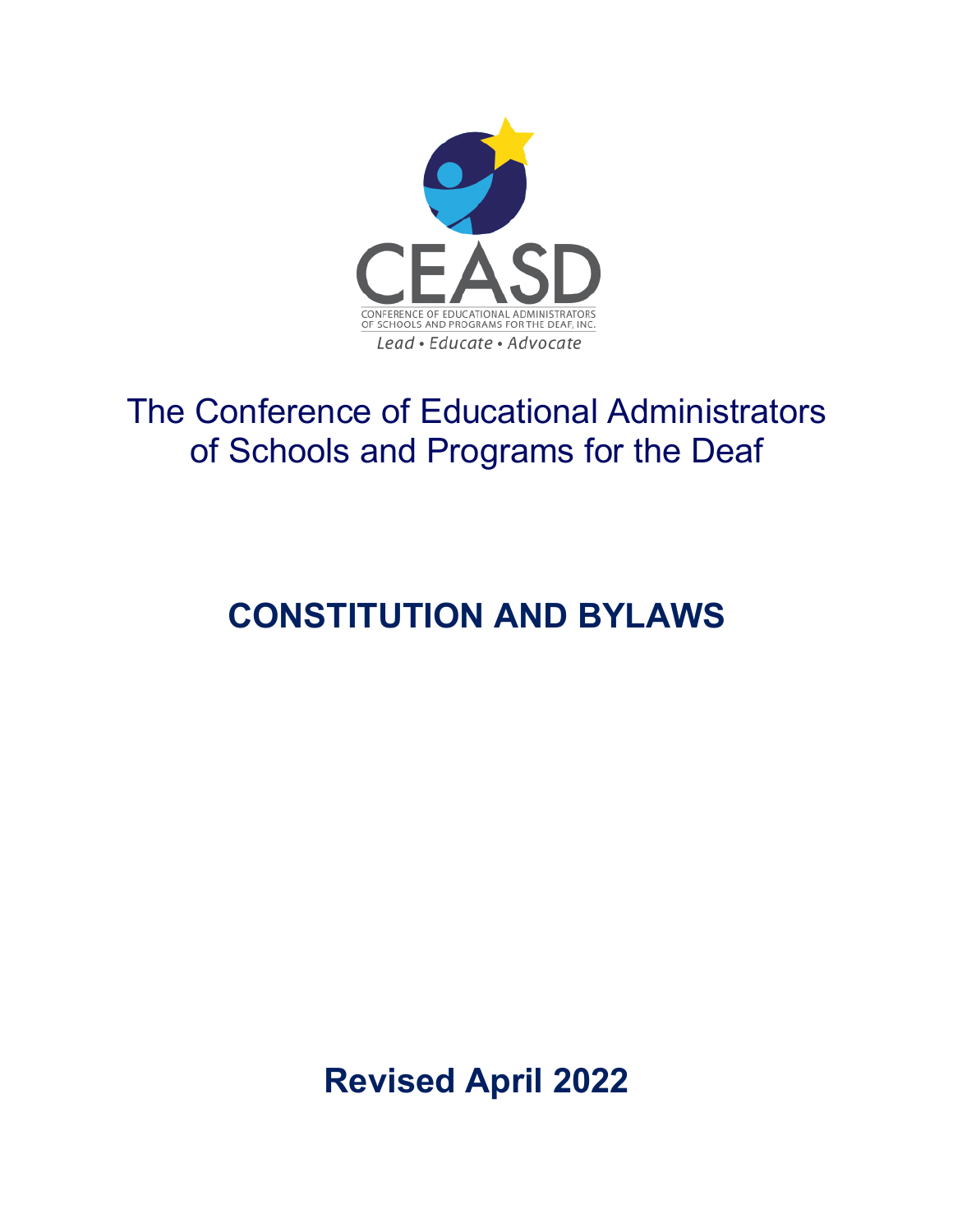## **TABLE OF CONTENTS**

### **Article I: Name**

|  | <b>Article II: Purpose</b> |  |
|--|----------------------------|--|
|  |                            |  |

## **Article lll: Full Membership**

2.2 Purpose ................................................................................................................4

| 3.1  |  |
|------|--|
| 3.2  |  |
| 3.3  |  |
| 3.4  |  |
| 3.5  |  |
| 3.6  |  |
| 3.7  |  |
| 3.8  |  |
| 3.9  |  |
| 3.10 |  |
| 3.11 |  |
| 3.12 |  |
| 3.13 |  |
|      |  |
|      |  |

## **Article IV: Associate Members**

## **Article V: Honorary Members**

| 5.1 |  |  |
|-----|--|--|
|-----|--|--|

## **Article VI: Determination of Member Qualification**

| 6.1 |  |
|-----|--|
|     |  |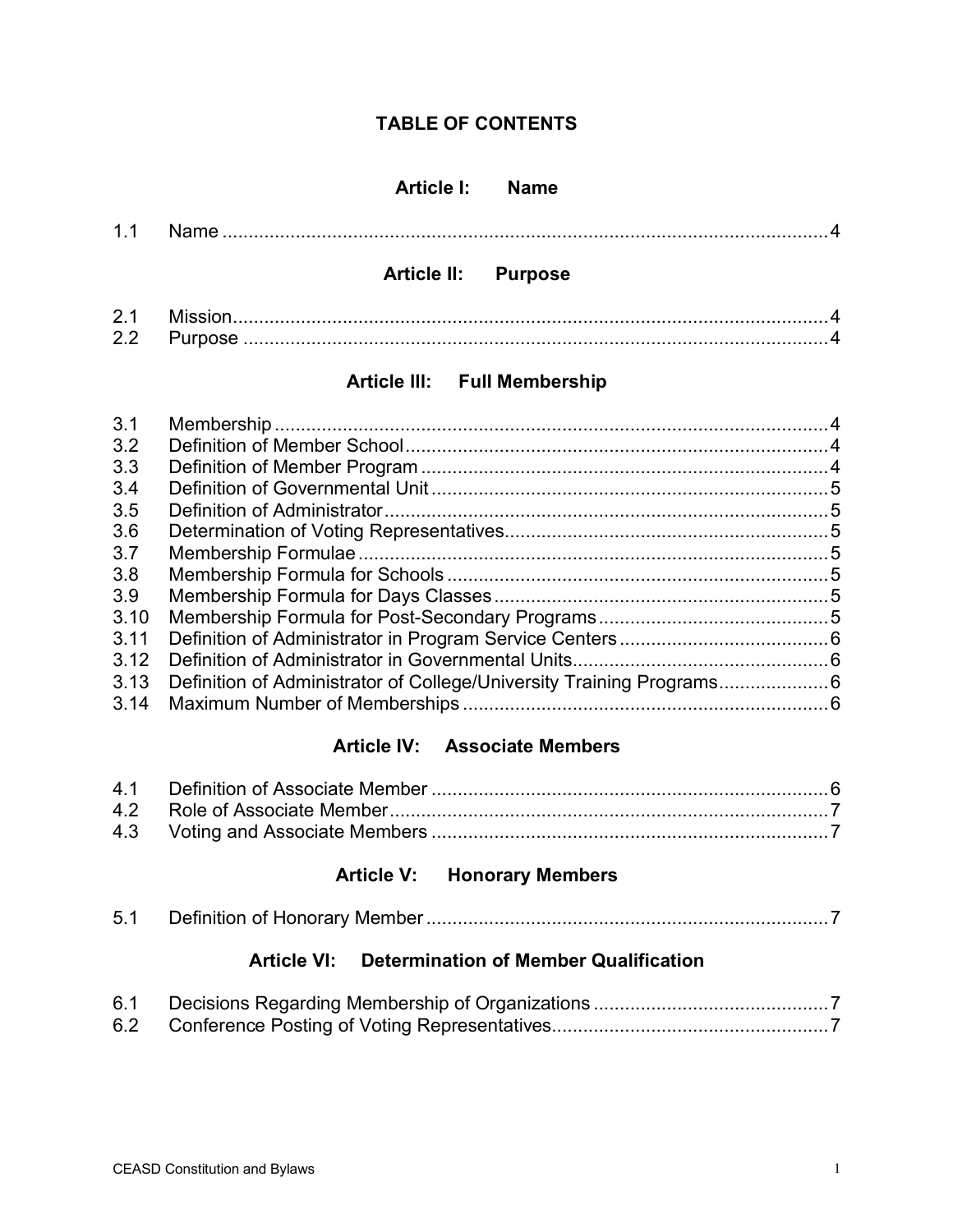## Article VII: DUES

## **Article VIII: OFFICERS**

| 8.1 |  |
|-----|--|
| 8.2 |  |
| 8.3 |  |
| 8.4 |  |
| 8.5 |  |
| 8.6 |  |
| 8.7 |  |
| 8.8 |  |
| 8.9 |  |
|     |  |
|     |  |
|     |  |

## Article IX: Meetings

#### **Article X: Responsibilities of Board of Directors**

## **Article XI: Committees**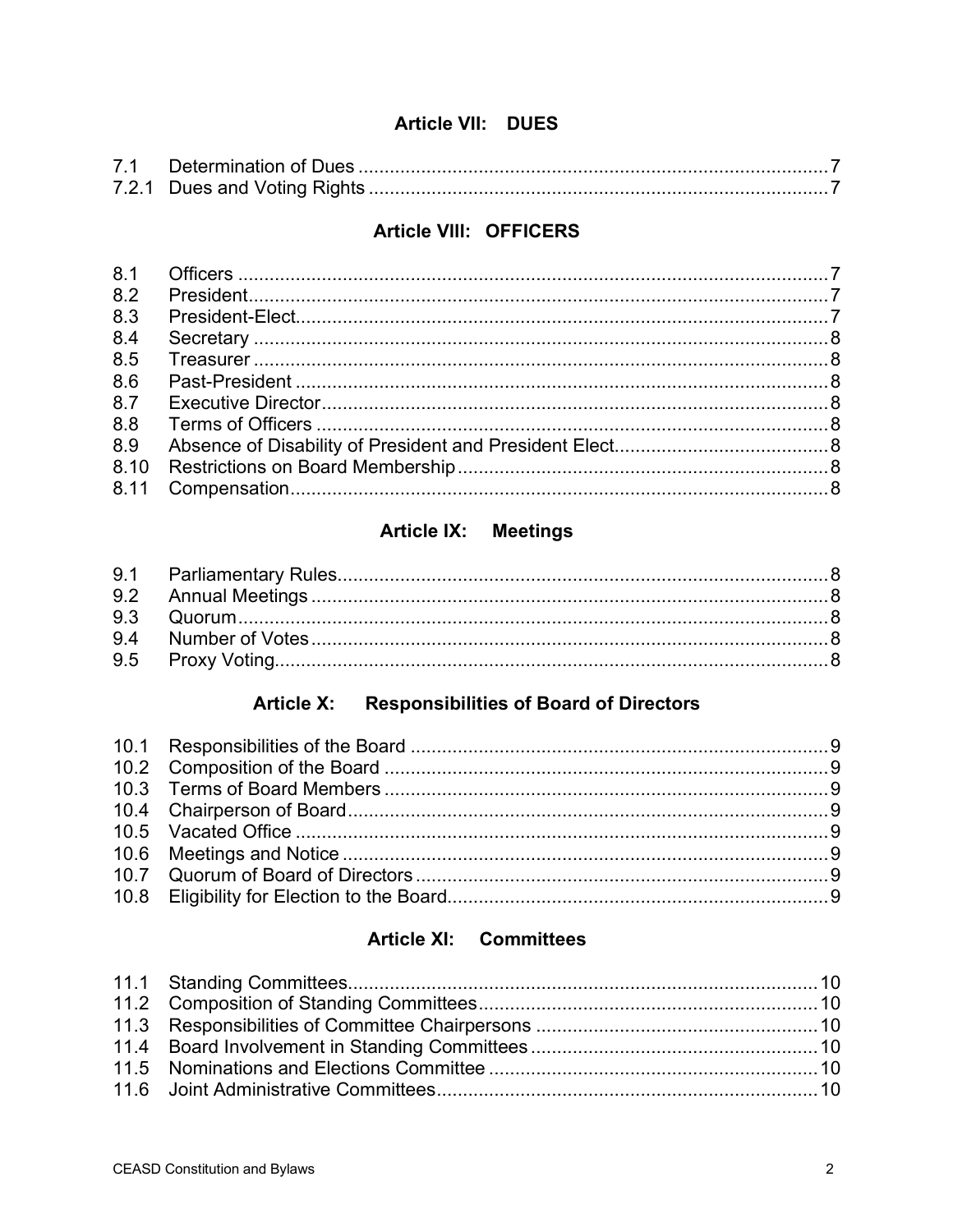| <b>Article XII: Parliamentary Authority</b> |  |
|---------------------------------------------|--|
|                                             |  |
| <b>Article XIII: Amendments</b>             |  |
|                                             |  |
| <b>Article XIV: Adoption</b>                |  |
|                                             |  |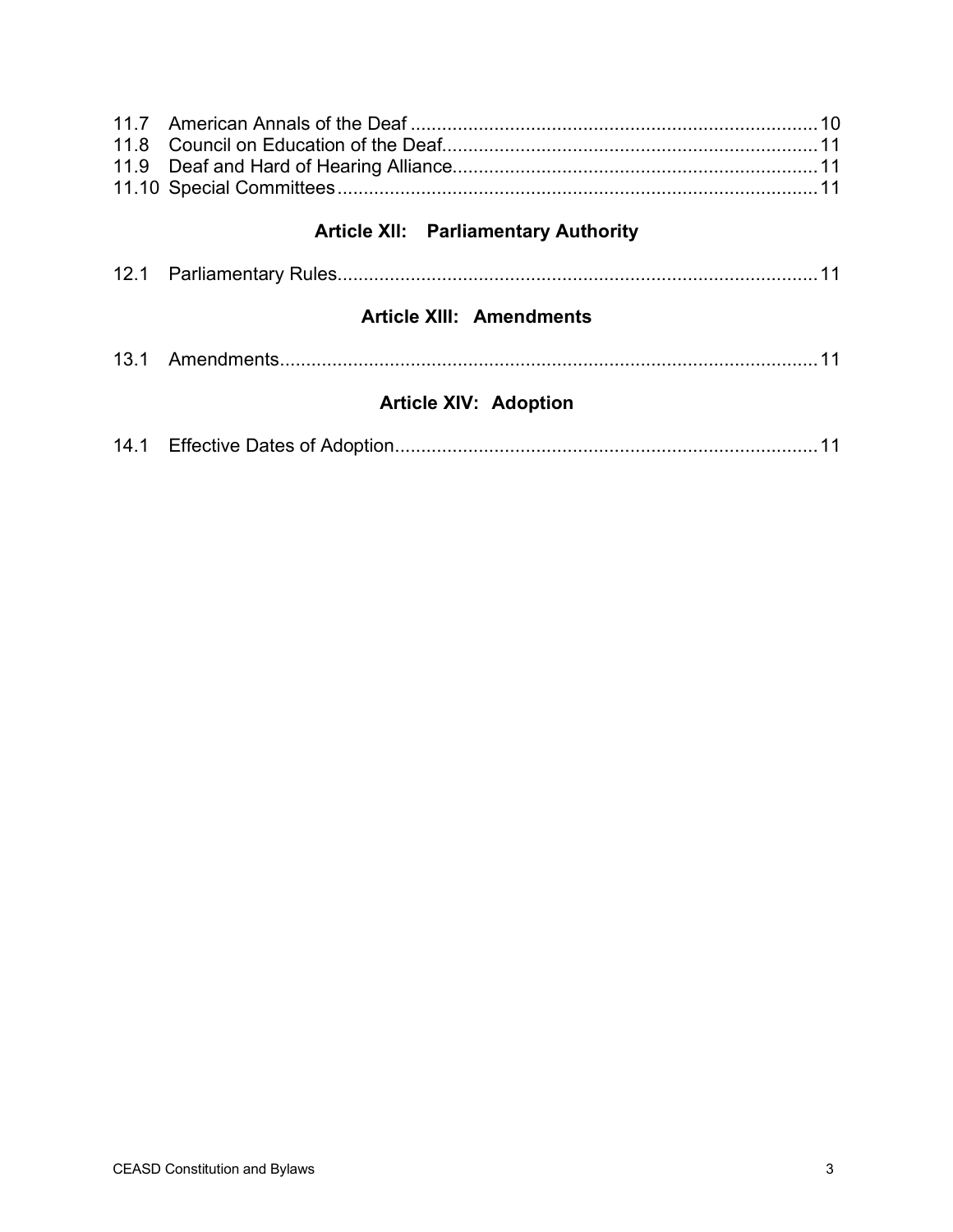#### **CONSTITUTION AND BYLAWS**

#### **CONFERENCE OF EDUCATIONAL ADMINISTRATORS OF SCHOOLS AND PROGRAMS FOR THE DEAF, INC.**

#### **ARTICLE I. NAME**

Section 1.1 This organization shall be known as the Conference of Educational Administrators of Schools and Programs for the Deaf, Inc. (CEASD), hereafter referred to as the **Conference** 

#### **ARTICLE II. MISSION and PURPOSE**

Section 2.1 Vision: Deaf children will thrive.

Mission: CEASD supports and promotes effective school leadership to advance education programs for deaf and hard of hearing children.

- Section 2.2 In furtherance of the mission of the organization, the Conference shall:
	- (a) expand the capability of member schools to ensure successful educational outcomes for students who are deaf and hard or hearing;
	- (b) provide leadership and advocacy in the development of public policy related to services that produce those successful educational outcomes;
	- (c) promote and enhance the professional growth of its members through conferences and workshops;
	- (d) recognize outstanding members with honors, awards and leadership citations; and
	- (e) formulate and promote guidelines and best practices for the use in accreditation of member schools.

#### **ARTICLE III. FULL MEMBERSHIP**

- Section 3.1 Membership in this Conference shall be limited to schools, programs, program service centers, and governmental units, as defined in this Article, which provide services for individuals who are deaf. Administrators as defined herein shall represent such membership.
- Section 3.2 A "school" is an organization whose primary focus is the education of deaf students and the provision of services at one or more of the following levels: early childhood, elementary, secondary, and postsecondary continuing education.
- Section 3.3 Programs and program service centers are instructional and/or evaluative components whose major focus is to deliver services to deaf students or to train those who will provide direct educational services. These components are located within a larger organization whose overall purpose may not be to serve the deaf.
- Section 3.4 Governmental units are state, provincial, and national administrative units whose major focus is to deliver services to deaf individuals. Such governmental units are located within a larger agency whose overall purpose may not be to serve the deaf.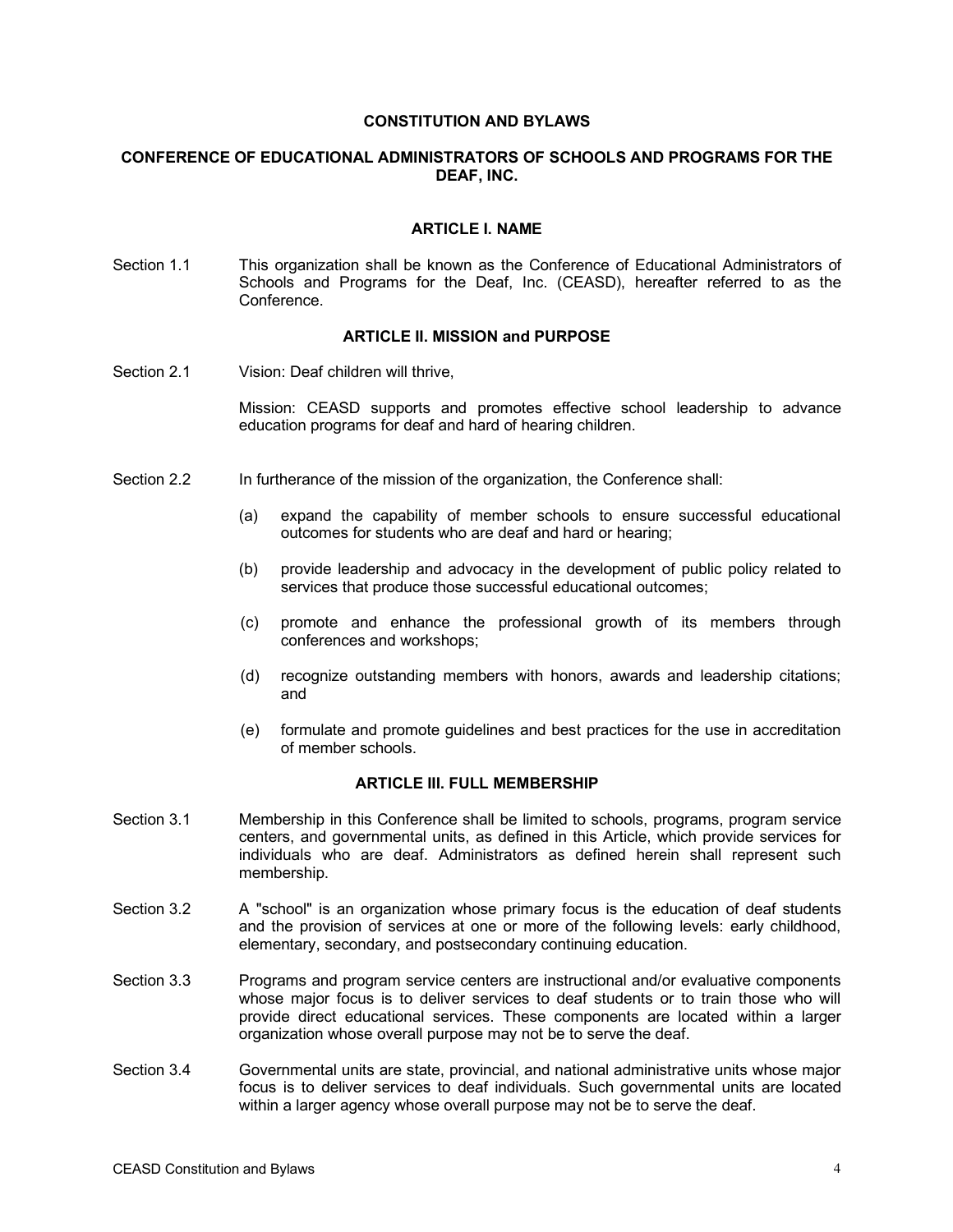- Section 3.5 An administrator is the person responsible for managing, coordinating, supervising, or directing activities concerned with educational and related needs of deaf persons in schools, programs, program service centers, or governmental units.
- Section 3.6 Voting representatives from member organizations are represented by the chief administrator and may include other administrators. Such administrators will be represented in proportion to the type of organization, the type of population served, and/or the extent of services as defined in the membership.
- Section 3.7 The membership formulae are based on the type of organization involved. Membership formulae for schools, day classes, postsecondary programs, professional training programs, program service centers and governmental units are specified in the following sections.
- Section 3.8 Representation of schools shall be by the chief administrator. Additional membership(s) shall he made available to other administrators so designated by the chief administrator in accordance with the following criteria:
	- 2.1.1 The designated administrators must be in an administrative capacity requiring at least 75% of his/her time directly related to the education of the deaf.
	- 2.1.2 Additional membership(s) will be provided on the basis of the following:

| Number of Students* | Membership                 |
|---------------------|----------------------------|
| 40-100              | <b>Chief Administrator</b> |
| 101-200             | Chief Administrator plus 1 |
| 201-300             | Chief Administrator plus 2 |
| 301-400             | Chief Administrator plus 3 |
| 401 and over        | Chief Administrator plus 4 |

\*individual students enrolled, not full-time equivalent (FTE)

- Section 3.9 Representation of day classes shall be by that person primarily responsible for the administration of the day classes involved serving at least 15% of allocated time in an administrative capacity. The determination of an administrator to represent day classes shall be made by the appropriate chief administrator of the school system. Additional memberships shall be made available to other administrators as designated by the appropriate chief administrator in accordance with the following criteria:
	- 2.2.1 Additional members must serve in an administrative capacity requiring at least 75% of allocated lime directly related to the education of the deaf.
	- 2.2.2 Additional membership(s) will be provided on the basis of the following:

| Number of students* | Membership           |
|---------------------|----------------------|
| 40-100              | Administrator        |
| 100-200             | Administrator plus 1 |
| 201-300             | Administrator plus 2 |
| 301-400             | Administrator plus 3 |
| 401 and over        | Administrator plus 4 |

\*individual students enrolled, not FTE

Section 3.10 Representation of postsecondary programs for the deaf shall be by that person chiefly responsible for the administration of the program involved serving at least 75% of allocated time in an administrative capacity directly related to the education of the deaf.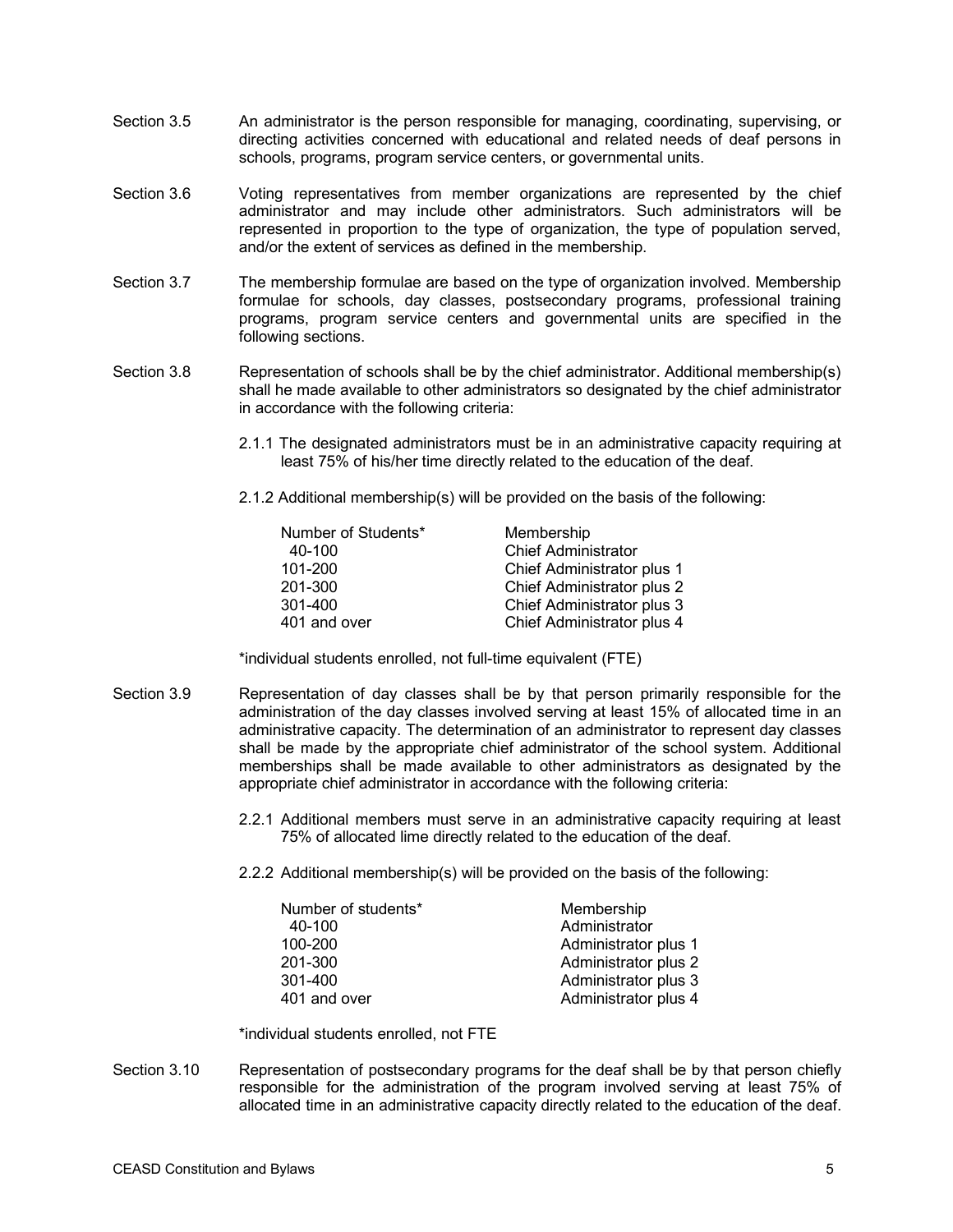The appropriate chief administrator of the postsecondary program shall make that determination. Additional membership(s) shall be made available to other administrators so designated by the appropriate chief administrator in accordance with the following criteria:

- 2.3.1 Additional member(s) must be in an administrative capacity at least 75% of allocated time directly related to the education of the deaf.
- 2.3.2 Additional membership(s) will be provided on the basis of the following:

| Number of students* | Membership           |
|---------------------|----------------------|
| 40-100              | Administrator        |
| 101-200             | Administrator plus 1 |
| 201-300             | Administrator plus 2 |
| 301-400             | Administrator plus 3 |
| 401 and over        | Administrator plus 4 |

\*individual students enrolled, not FTE

- Section 3.11 Representation of program service centers shall be by the person primarily responsible for the administration of the service center involved serving at least 75% of allocated time in an administrative capacity dealing with services related directly to deaf individuals. The program service center is eligible for one membership.
- Section 3.12 Representation of governmental units shall be by that person primarily responsible for the administration of state, provincial, and national agencies providing service to deaf individuals or in support of schools and programs for serving the deaf. The representative shall devote at least 75% of allocated time directly related to the deaf in this administrative capacity. Each government unit described above is eligible for one membership.
- Section 3.13 Representation of college/university professional training programs in the area of the deaf shall be by that person primarily responsible for the administration of the professional training program involved. This professional training program shall be eligible for one membership.
- Section 3.14 No school or program shall have more than five (5) full memberships in the **Conference**

#### **ARTICLE IV. ASSOCIATE MEMBERS**

- Section 4.1 Associate memberships may be granted to professional personnel serving in an administrative capacity in member schools or organizations or any other public or private entity upon payment of annual dues.
- Section 4.2 An associate member may participate in the deliberations of the meetings of the Conference and may serve on committees or may be appointed as an at large member of the Board of Directors.
- Section 4.3 Associate members may not vote except when designated in writing as a proxy by a voting representative of their member school, program, program service center, or governmental unit.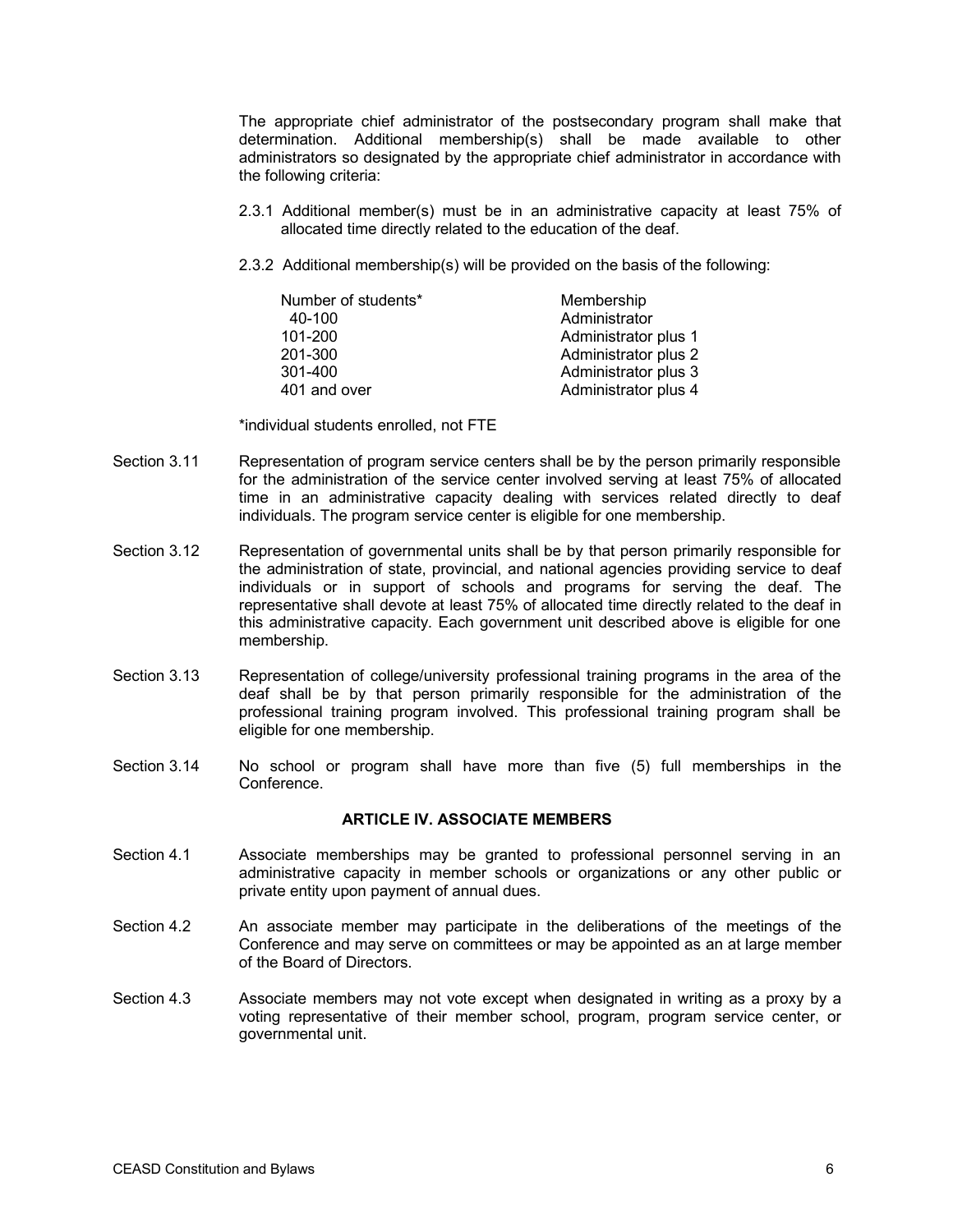#### **ARTICLE V. HONORARY MEMBERS**

Section 5.1 Honorary membership may be conferred at any meeting of the Conference by a majority vote of the voting representatives present. Such membership shall continue unless terminated by withdrawal or vote of the voting representatives. Honorary members will not be required to pay dues and may not vote.

#### **ARTICLE VI. QUALIFICATIONS OF MEMBERS**

- Section 6.1 Cualification of an organization for membership in the Conference rests with the Executive Committee (officers of the organization) and membership decisions can be appealed to the Board of Directors.
- Section 6.2 At each regular meeting of the Conference, the secretary shall make available to all members attending, a list of names of all voting representatives of member organizations, and another list of associate members in good standing.

#### **ARTICLE VIl. DUES**

- Section 7.1 Annual dues to the Conference shall be determined by the Board of Directors.
- Section 7.2 Only representatives of organizations for which dues have been paid shall be entitled to vote.

#### **ARTICLE VIII. OFFICERS**

- Section 8.1 The officers of the Conference shall be a president, president-elect, secretary, and treasurer. These officers shall perform the duties described by this Constitution and Bylaws and by the parliamentary authority adopted by the Conference.
- Section 8.2 President: The president shall call and preside at the meetings of the Conference and of the Board of Directors; appoint all standing committee chairpersons; serve as an exofficio member of all committees; carry out and/or cause to be carried out the policies, bylaws, and resolutions of the Conference; make an annual report to the Conference; prepare a plan of activities, agenda, and annual budget; develop a charge to new committee members of the following biennium, and serve as custodian of the organization's records.
- Section 8.3 President-Elect: The president-elect shall serve in place of the president with his/her authority in case of his/her absence or disability; prepare a draft of the complete Conference program for approval of the Board of Directors; serve as Program Committee chairperson of the annual Conference meeting; and work under the direction of the president.
- Section 8.4 Secretary: The secretary shall keep the minutes of the meetings of the Conference and of the Board of Directors and perform such other secretarial duties as may be required.
- Section 8.5 Treasurer: In the event the position of executive director of the Conference is vacant, the treasurer, in consultation with the president, shall be responsible for performing those duties of the Executive Director pertaining to the finances of the Conference.
- Section 8.6 Executive Director: When it is considered provident, the Board of Directors shall be empowered to retain the services of a non-voting financially-compensated Executive Director to serve the organization and to perform such duties as the Board of Directors may prescribe.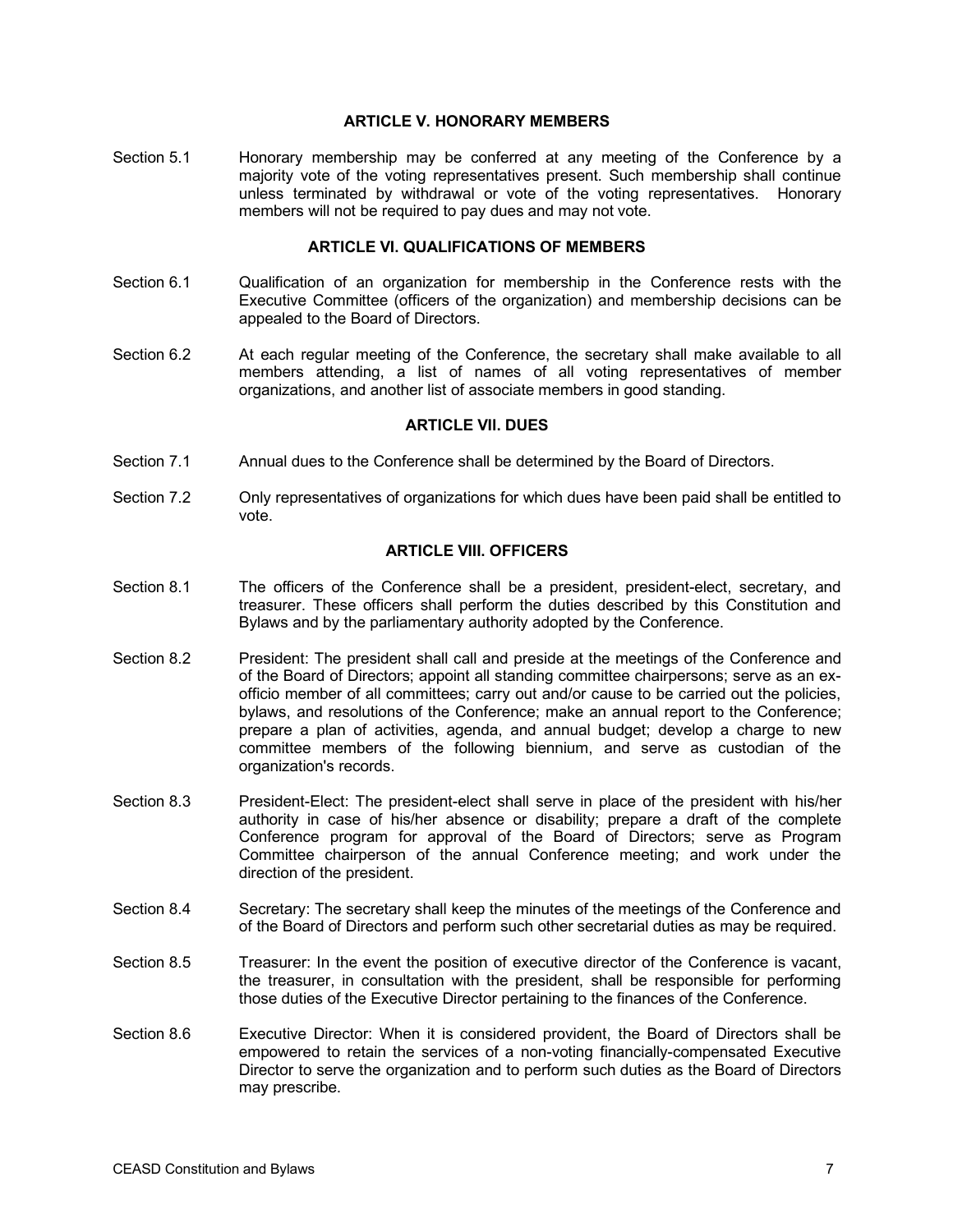- Section 8.7 The terms of the president, president-elect, secretary and treasurer shall be two (2) years, beginning immediately following the conclusion of the annual conference of each even-numbered year, or the president-elect shall be the nominee for president
- Section 8.8 In the absence or disability of the president and president-elect, the Board of Directors shall choose an officer to preside pro tem.
- Section 8.9 At the time of election to the Board there may be no more than two representatives from a member organization and not more than one representative of any one member organization elected as an officer.
- Section 8.10 No officers or directors shall receive any salary or payment for his or her services.

#### **ARTICLE IX. MEETINGS**

- Section 9.1 The deliberations of the Conference and its committees shall be governed by the parliamentary rules and usages contained in the then current edition of "Robert's Rules of Order, Newly Revised", when not in conflict with the Constitution and Bylaws or adopted rules of the Conference.
- Section 9.2 Regular meetings of the Conference shall be held annually at a time and place designated by the Conference. Notice of the annual meeting shall be distributed to the members through official correspondence at least 60 days in advance of the meeting.
- Section 9.3 A quorum to conduct the business of the Conference shall consist of 25% of the member organizations.
- Section 9.4 A voting representative of a member organization is entitled to one vote.
- Section 9.5 A voting representative or an associate member of a member organization may vote by proxy for an absent voting representative from the same organization provided that a written authorization has been submitted to the secretary before the opening of a business session.

#### **ARTICLE X. DUTIES OF BOARD OF DIRECTORS**

- Section 10.1 The Board of Directors is responsible to the membership of the Conference from whom is derived authority. It shall have charge of the affairs of the Conference between meetings. It shall be governed by the Constitution and Bylaws adopted by the Conference and shall submit a report of its activities at each regular meeting. In addition to other powers, the Board of Directors shall:
	- (a) study and take appropriate action on the various resolutions of the Conference;
	- (b) recommend to the president the establishment of special committees to develop and/or study position papers submitted for Conference adoption;
	- (c) approve the annual budget of the Conference;
	- (d) review and approve recommendations from the Accreditation Chairperson for member school accreditation;
	- (e) approve for consideration by the members all changes in the Constitution and Bylaws;
	- (f) accept, at its discretion, gifts and requests on behalf of the Conference;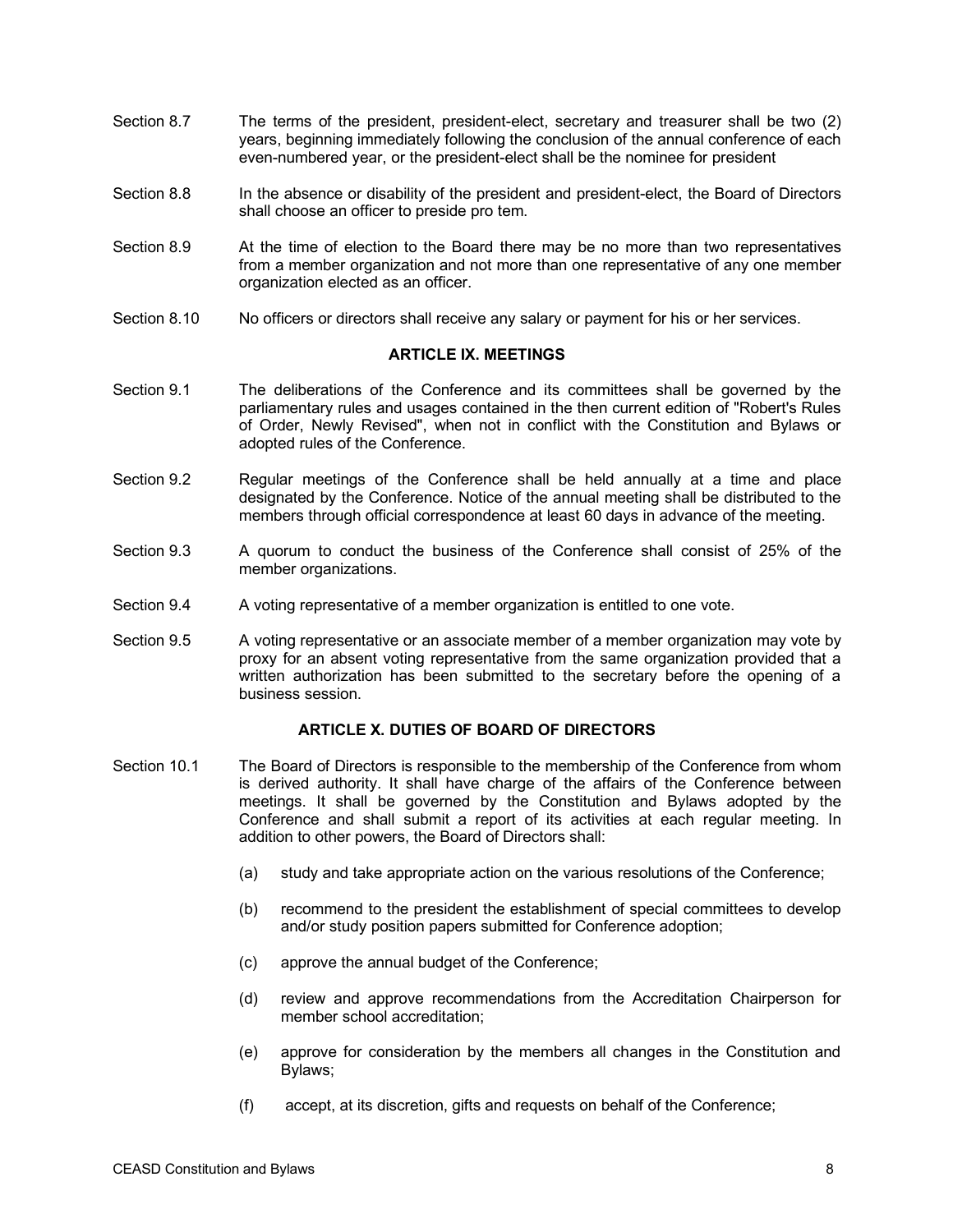- (g) select dates and locations of annual conferences and Board meetings;
- (h) make membership decisions as requested; and
- (i) retain the services of an executive director and a government relations staff person to assist in executing the mission of the organization.
- Section 10.2 The Board of Directors of the Conference shall be comprised of the president, president-elect, secretary, treasurer, nine (9) elected directors, and three (3) appointed members at-large in order to ensure diverse representation on the Board. At-large appointees must be full or associate members of the Conference and shall have the same authority and privileges accorded to the elected members of the Board of Directors. At-large members shall serve during the two-year term of the president making their appointment.
- Section 10.3 Three (3) at-large appointees shall be members of the Board of Directors for a term of two (2) years. The nine (9) elected members of the Board of Directors shall serve for terms of three (3) years, three (3) being elected each year at the regular meeting of the Conference, assuming office immediately following the conclusion of the annual conference. All board members shall be voting representatives of member organizations or Associate members.
- Section 10.4 The president shall be the chairperson of the Board of Directors.
- Section 10.5 In case of a vacated office, the Board of Directors shall appoint an officer pro tem and call for an election at the next regular Conference meeting to fill the vacancy.
- Section 10.6 Meetings of the Board of Directors may be called by the president. Written notice of such meetings shall be given 30 days in advance. Where a quorum of the Board of Directors cannot be obtained, a written/electronic poll of the officers or Members of the Board of Directors may be substituted.
- Section 10.7 A quorum of the Board of Directors shall consist of a majority of Board of Directors.
- Section 10.8 Only voting representatives in good standing shall be eligible for election to office on the Board of Directors. If a representative elected to an office moves to another position, he/she retains office as long as the eligibility for office is maintained. In the event that an irregularity is found a vacancy shall be declared.
- Section 10.9 The CEASD executive committee's authority derives from the authority of the Board, and is comprised of the president, president-elect, treasurer, secretary, and one atlarge member selected by the full Board. Given that the CEASD Board is geographically dispersed, the executive committee is authorized to meet as needed to address and make recommendations to the full board on urgent and/or time sensitive matters. The executive committee provides a mechanism for board leaders to engage, within the limits set by board, in decision-making, oversight, and communication on important organizational matters. The executive committee must report to the board in writing or at the board's next meeting on any official actions it has taken.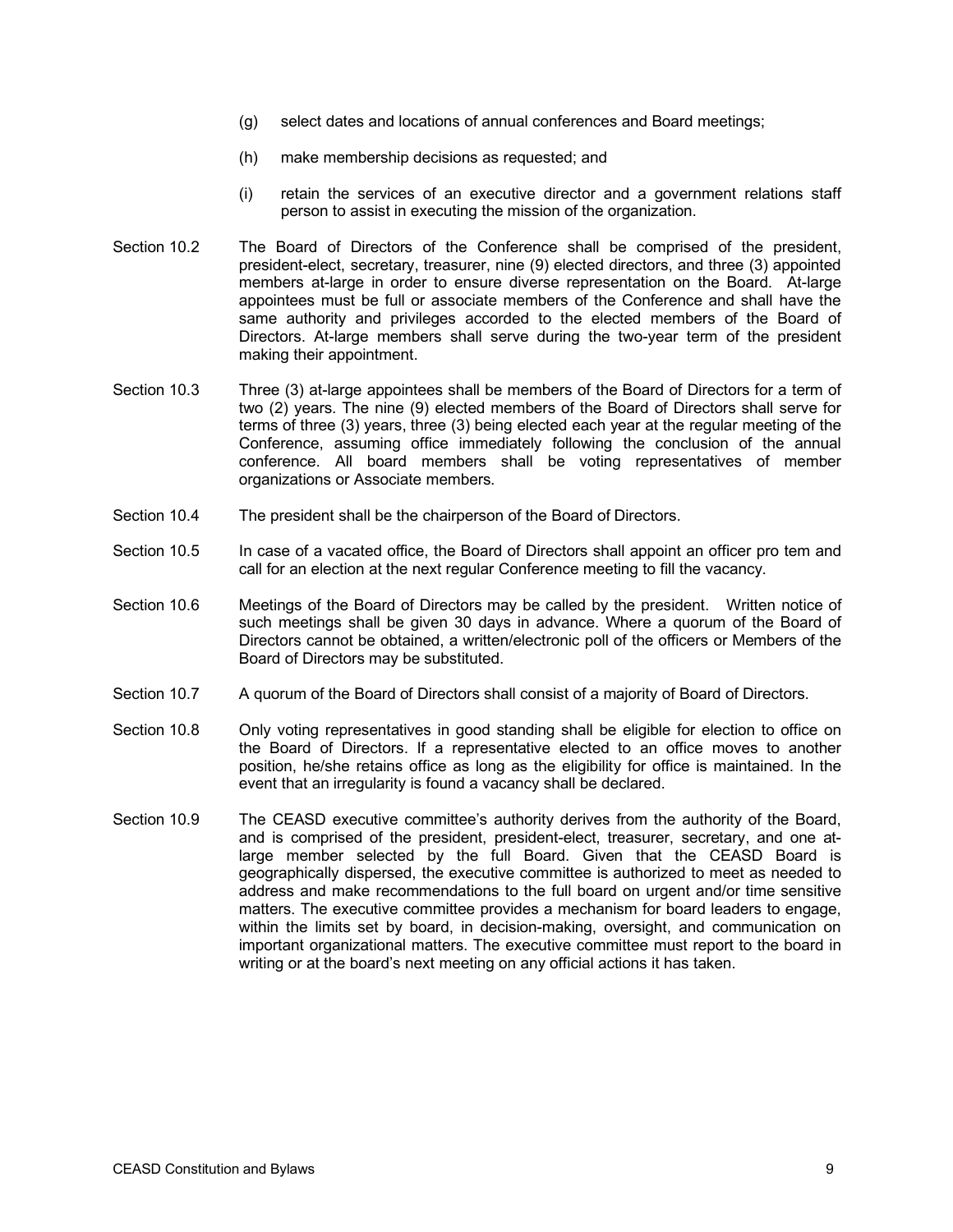#### **ARTICLE XI. COMMITTEES**

- Section 11.1 There shall be the following standing committees:
	- 1. Accreditation of Schools and Programs
	- 2. Educational Policy and Practices
	- 3. Outreach
	- 4. Diversity
	- 5. Honors and Awards
	- 6. Government Affairs
	- 7. Nominations and Elections
	- 8. Residential Programs
- Section 11.2 The standing committees shall consist of not less than three (3) members. The chairperson shall be appointed by the president for the term of his/her office. Members of the committees may be appointed at the will of the president or by the committee chairperson.
- Section 11.3 Chairpersons shall be responsible for keeping minutes, records of the committees' activities, and the preparation of an annual report to the Conference at its regular meeting. A copy of the annual report shall be submitted to the secretary. A file containing all of the above information shall be given to the succeeding chairpersons.
- Section 11.4 All standing committees shall include liaison persons from among the Board of Directors, appointed by the president, to assist them with their work and reporting functions.
- Section 11.5 Nominations and Elections Committee: A Nominating and Elections committee of three (3) qualified members shall publish an official notice of the Conference of vacancies and a call for nominations not less than one (1) month prior to the next scheduled election. It shall prepare, a slate of nominees. This slate shall be presented at the meeting during which election is to take place. Nominations for each office may be made from the floor. In the event of more than one (1) nominee, written ballots shall be cast and the member receiving a majority of the votes shall be declared elected. In case there is not a majority recorded on the first ballot, a second ballot shall be provided on which only the names of the two having the largest number of votes on the previous ballot shall appear. In case of a tie vote for the first or second place on the ballot, the names of all candidates involved in such a tie shall be included. Subsequent ballots, if necessary, are to be governed by similar regulations.
- Section 11.6 There shall be joint participation in joint administrative committees. The representative of the Conference on each committee shall consult the president on matters that may lead to action or financial commitment from the Conference. The joint committees are:
	- 1. American Annals of the Deaf
	- 2. Council on Education of the Deaf
- Section 11.7 American Annals of the Deaf: This committee shall consist of three (3) members representing the Conference, appointed by the president, to serve with representatives of the Council of American Instructors of the Deaf (CAID). The president of the Conference shall name the chairperson of the Committee in cooperation with the president of CAID. The committee shall be responsible for the management and fiscal control of the Annals, and shall elect its editors(s) who shall perform such duties as may be prescribed. The Committee chairperson shall keep the sponsoring organizations informed as to progress, problems, and related matters.